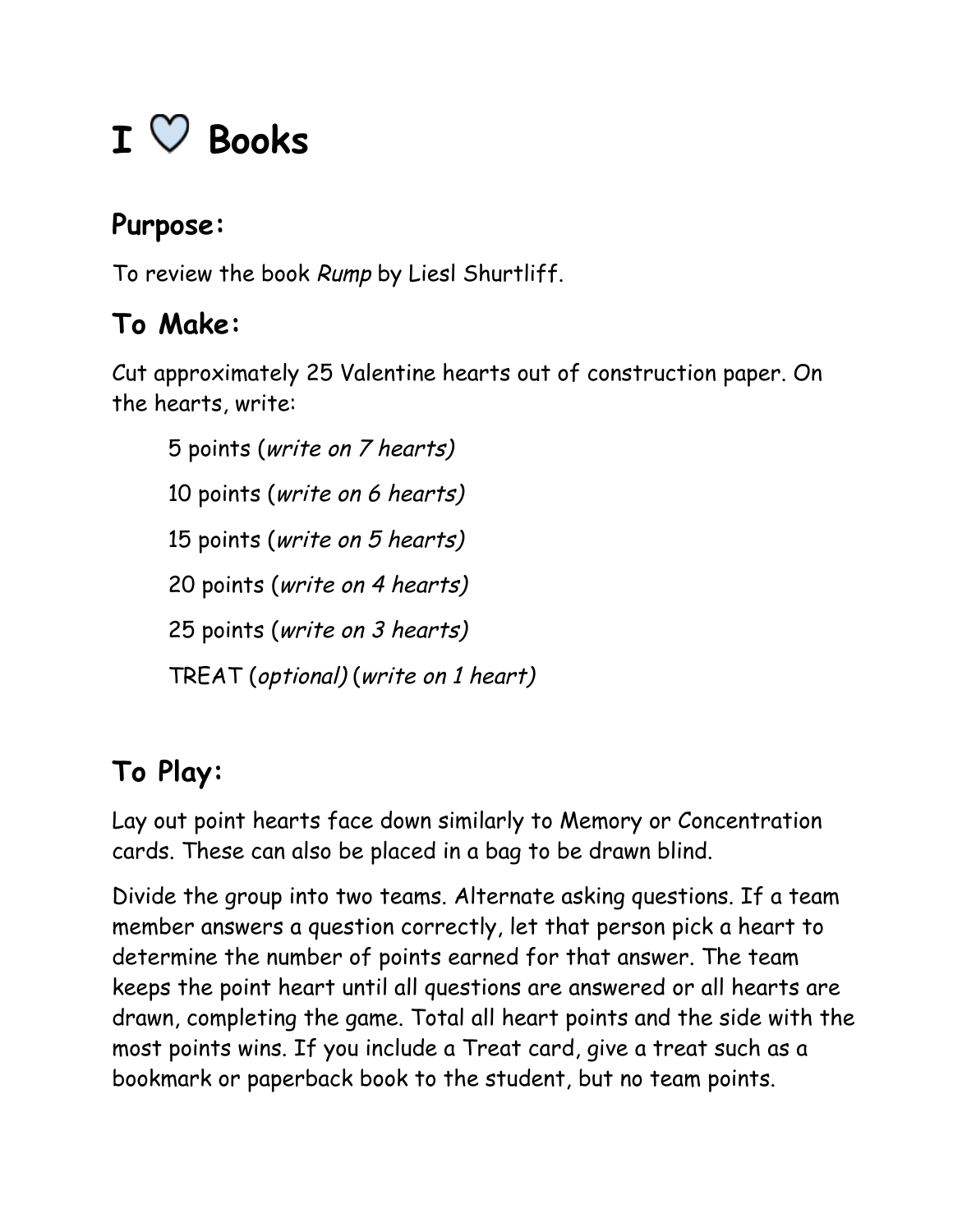Story and Character Questions

1. The book Rump is what genre? (fairy tale)

2. Name the author. (Liesl Shurtliff) title page or cover

3. What is the favorite village joke? (Rump is named after a cow's rear end) p1

4. Why couldn't Rump's name be taken back? (Names have meaning and power. Your name is your destiny) p2

5. What is the best way to get rid of pixies? (Be dirty. Pixies hate to be dirty) p25

6. What was the miller's first consequence for lying to the king? (His daughter was taken to the castle to spin gold) p76

7. What did Rump do when he felt responsible for the miller's daughter being taken away? (Visited the Witch of the Woods for advice) p79

8. Why did Rump's mother die? (The spinning magic drained her life.) p85

9. What was the price, the consequence of the spinning magic? (The spinner's will and control. The inability to refuse a bargain.) p81

10. Why did Rump ultimately leave the village? (To save Opal, the miller's daughter) p92

11. Name 3 of the troubles Rump had before finding Opal. (Nothing the donkey did not cooperate; sneaking into the castle in a load of straw; being discovered by a maid; diving into a thorn bush; figuring out which tower Opal was in; climbing the tower) pp94-101

12. How did Rump think of the name Robert when he did not want to tell his real name? (Opal had called him that in the tower.) p122

13. What was the advice the Witch of the Woods gave Rump as he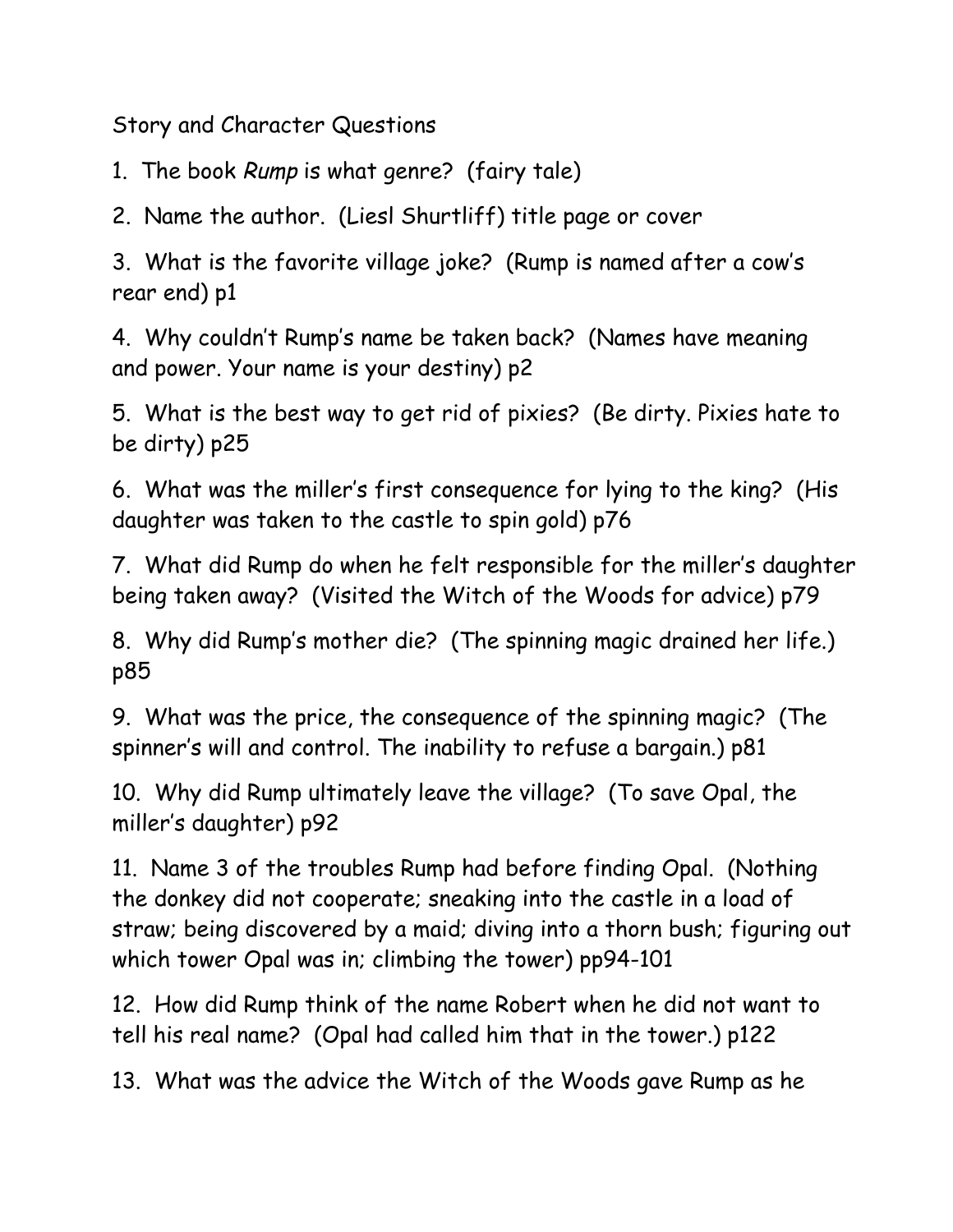left? (Watch your step) p90

14. Where did Rump go to find his mother's family? (Yonder) p133

15. What was Rump doing when captured by trolls? (Looking for food; Trying to pick an apple) p136

16. What were the trolls collecting and hiding and why? (Magic objects, so greedy humans could not use them to cause trouble) p150

17. The trolls had a mirror that would tell you or show you whatever you want. Can you think of another story that had a mirror like that? (Harry Potter and the Sorcer's Stone, Mirror of Erised)

18. When Rump found his mother's family, what were they called? (The Wool Witches because of their ability to spin, or Ida, Balthilda, and Hadel) p168-169

19. What is a rumpel? (The Wool Witch's work, wrapped and trapped in magic.) p176

20. Why did Rump leave his aunts in Yonder? (The miller was looking for him; his aunts were unsafe with him there.) p203

21. Rumpel is tighter than any real rope. What did it cause Rump to do? (Return to the castle to collect Opal's child, even though he did not want to) p211

22. How did the miller persuade Rump to spin again? (Captured his friend Red and threatened her) p220

23. How did Rump tell Opal she could break the bargain and keep her baby? (Guess his real name, not Rump) p227

24. What did the troll eating the poison apple teach Rump? (He can be stronger than the magic rumpel.) p241

25. How did Rump and Red escape from the miller and the castle? (Rump broke pixie nests and the enraged pixies attacked the miller